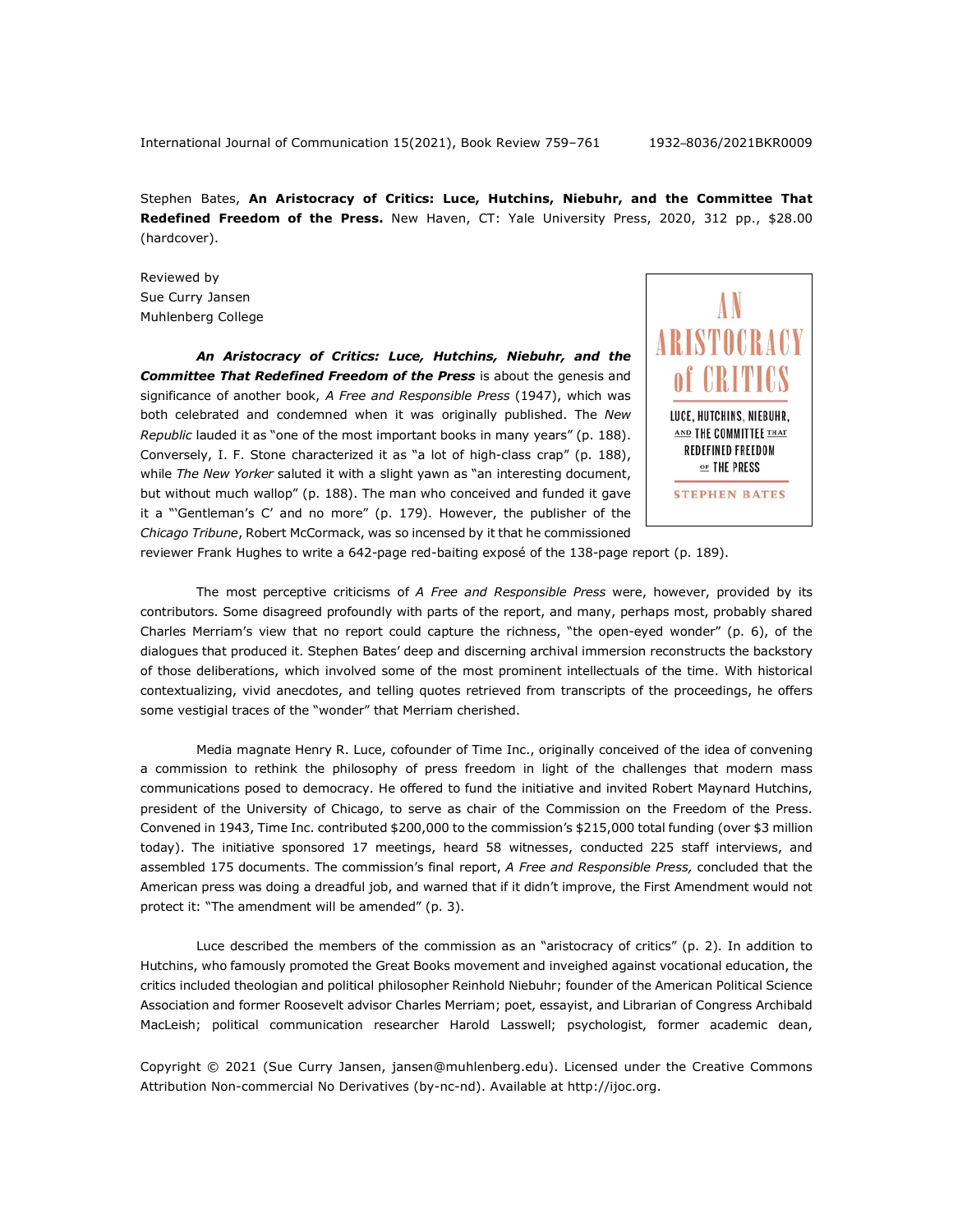businessman, and chairmen of the Federal Reserve Bank of New York Beardsley Ruml; cultural anthropologist and ethnographer Robert Redfield; Columbia University economist John M. Clark; leading First Amendment scholar Zechariah Chafee; Harvard historian Arthur Schlesinger Sr.; Harvard philosopher William Hocking; former editor of *Commonweal* George Shuster; and University of Pennsylvania law professor and former assistant secretary of commerce and assistant attorney general John Dickinson. Four foreign advisors were also selected to observe the meetings but not sign the report: Jacques Maritain, Kurt Riezler, Hu Shih, and John Grierson. All of the American members of the commission were White Protestant males, academics, or former academics—except for Shuster, who was recruited because he was Catholic, and Schlesinger, who was partially of Jewish ancestry. One woman, Ruth A. Inglis, served on the staff. Luce and Hutchins had agreed to exclude journalists, but Luce was disappointed when he too was excluded, only permitted to participate in drinks and dinners, but not the discussions, which usually took place over two or three days in hotels.

While members were homogeneous, Bates points out that it did not mean that they were ideal candidates for committee work. In his words, "Dickinson was notoriously pompous, Redfield arrogant, Lasswell long-winded, Hutchins imperious" (p. 51). Hutchins identified three meta questions for the members to ponder: "What society do we want? What do we have? How can the press . . . be used to get what we want?" (p. 52). These questions were so meta that after eight meetings and more than a year into their proceedings, Shuster complained, "Our *purpose* has never been defined with adequate care" (p. 154). As a result, multiple interpretations competed. Bates lists some of the issues members actually discussed: "Newsroom bias, distrust of media, foreign and domestic propaganda, corporate domination of political discourse, a fragmenting and polarized electorate, hate speech, and demagoguery, as well as what we now call echo chambers, trolls, deplatforming, and post-truth politics" (p. 1)—issues that signal more than an antiquarian interest in revisiting the 1947 volume.

Bates set two goals for his inquiry. The first goal, as the above epitaphs suggest, was to examine the personal and social ferment that produced the ideas. Quoting a pithy observation from long-winded Lasswell, "Political science without biography is a form of taxidermy" (p. 7), Bates wisely opts for biography, given the larger-than-life figures involved.

The second goal was to identify any lessons that the Commission on the Freedom of the Press may offer for our own troubled times, for example, comparing the threats that news media behemoths posed to democracy in the 1940s to those that social media giants like Facebook and Google pose today. To get here from there, Bates also briefly maps the influences of the commission's report on the founding texts of the academic field of communication in the United States, for example, Siebert, Schramm, and Peterson's (1956) *Four Theories of the Press* and Schramm's (1957) *Responsibility in Mass Communication*. Schramm's solo volume included an Introduction by commission member Niebuhr. The commission's report itself recommended that universities create "academic-professional centers of advanced study, research, and publication in the field of communications," including graduate programs (p. 133).

Understandably, Bates meets greater success in reaching his first objective than his second since our social media, post-truth, fake news problem remains a work in progress. Despite the digital revolution, however, he does note parallels between the dilemmas facing the Hutchins' committee and those confronted by the 2019 Knight Commission on Trust, Media and Democracy. The conclusions of the two initiatives seem